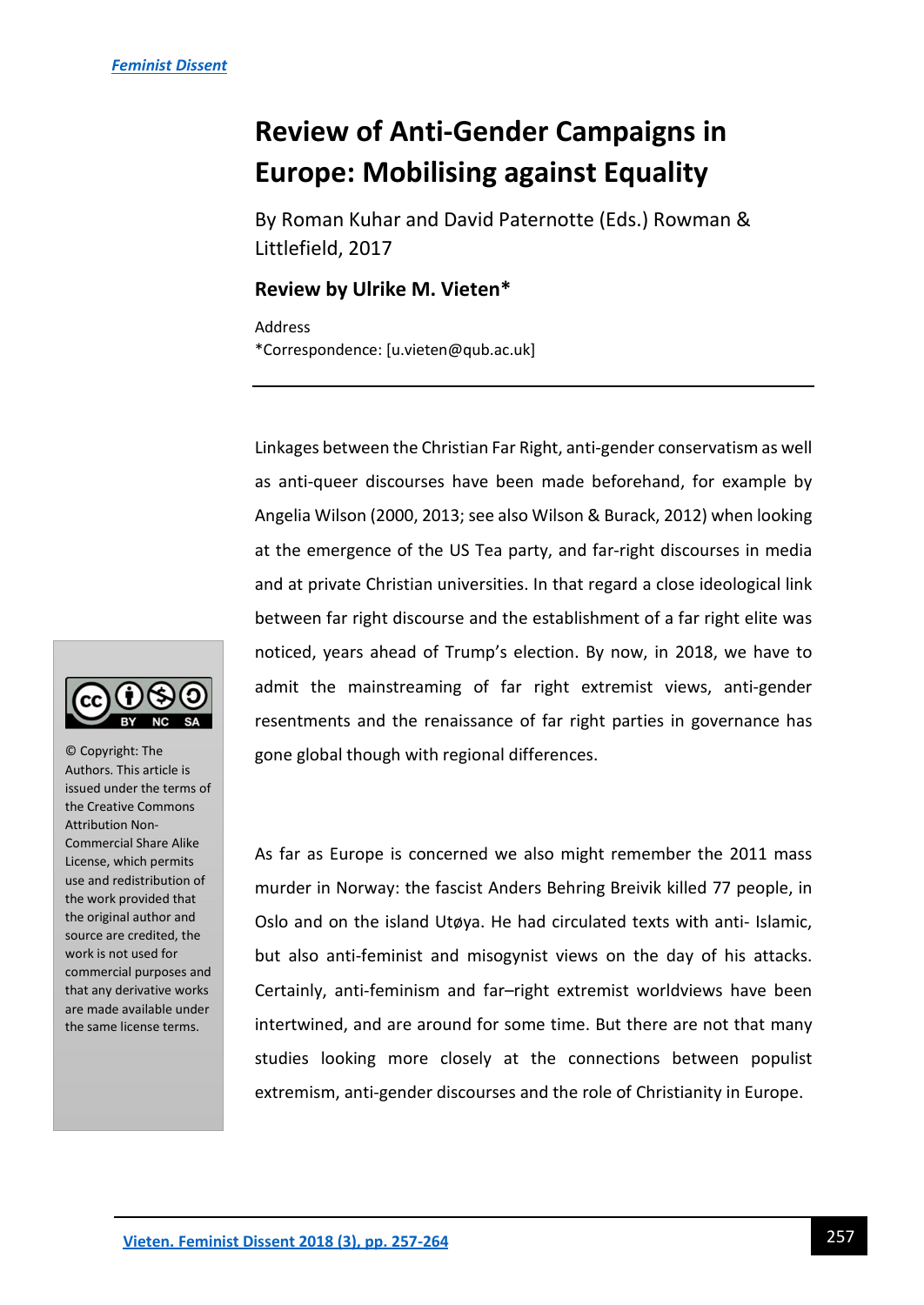Kuhar's & Paternotte's co-edited collection responds to a need to look more in-depth into the role of the Christian Right in Europe, and here more specifically at the role of the Catholic Church in pushing back emancipatory *Zeitgeist* and generating anti-gender debates in varies EU countries. Case studies discussed in their book include material from Austria, France, Belgium, Ireland, Italy, Hungary, Croatia, Slovenia, Spain and Poland, all very much shaped and dominated by Catholicism; but also from Germany, where Protestant Christianity is influential, too, and Russia, the latter, somehow at the border next to Europe. The collection intends to fill some of the gaps in existing knowledge of how the Catholic Church institutionally, culturally and politically (!) encompasses societal trends cheering far right populist ideology and having joined transnational forces in political anti-liberal discourses.

With far-right parties in power (e.g. Hungary and Poland) or in coalition (e.g. Austria), and otherwise far right parties and far right populist movements expanding (e.g. France; Italy or Germany) it seems this topic needs more attention, indeed. Keeping in mind that it is not possible to do justice to all the complex issues raised by the range of authors and the variety of discussed countries, I will concentrate on the argument and analytical scope of the editors' introduction and conclusion, and bring in arguments of the chapters on Hungary, Poland and Austria, where electoral success of far-right populist parties points alarmingly into the direction of linkages between institutional Catholic conservatism, far-right populist views and anti-gender discourses.

At the core of Paternotte's & Kuhar's argument is the observation that similar forms of street protest in different countries and a shared repertoire of texts, the latter referring to historical non-violent resistance, is used systematically to express the will of the *ordinary* man and woman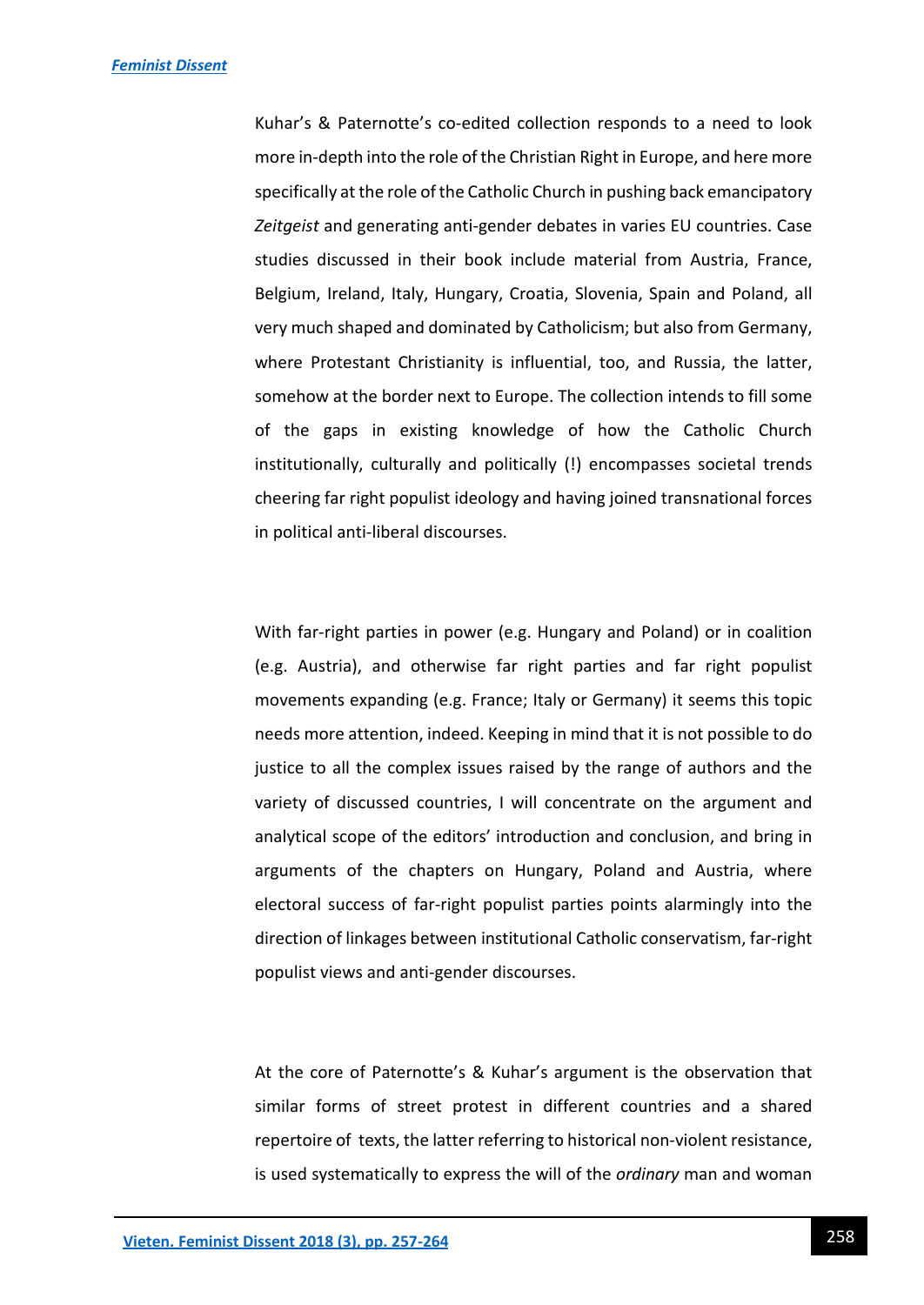against gender mainstreaming, feminism and attempts to deconstruct social roles of women and men. What is more, this opposition to a critical gender discourse is evolving transnationally, and indicates a new stage of anti-gender mobilisation.

For the journal readers, and more widely for us as feminists the use of the term 'anti-gender ideology' in the context of the far right might be astonishing here: however, it tries to capture a recent trend by the populist far right and the Christian right targeting emancipatory policy (e.g. pushed by grassroots feminist movements; EU anti-discrimination directives and EUGH jurisdiction; United Nation's gender mainstreaming goals) and taking over for their purpose the term 'anti-gender ideology'. According to Kuhar & Paternotte (p.7) ' "Gender Ideology" is often presented (in a far right discourse, UMV) as new leftist (sic!) ideology, emerging from the ashes of communism'. According to the far right mind 'gender ideology' is responsible for taking away the 'cultural' autonomy of people in different societies, undermining the right of men and women to live their ordinary lives as they know it.

This is troubling, indeed, as it co-opts 'gender ideology' and uses this as an empty signifier. The feminist deconstruction of gender power (e.g. what we call 'gender ideology') is converted to an anti-anti-ideology. This emerging anti-gender discourse dismisses all knowledge archives and distinctive intellectual critical interventions that de-construct biological essentialism and power structures. The readers might also want to turn to this blog [https://thedisorderofthings.com/2018/01/09/dear-hurt-male](https://thedisorderofthings.com/2018/01/09/dear-hurt-male-egos/)[egos/](https://thedisorderofthings.com/2018/01/09/dear-hurt-male-egos/) to engage with some of the problematics of this misogynist irrationalism linking it with the erosion of male privileges in different countries.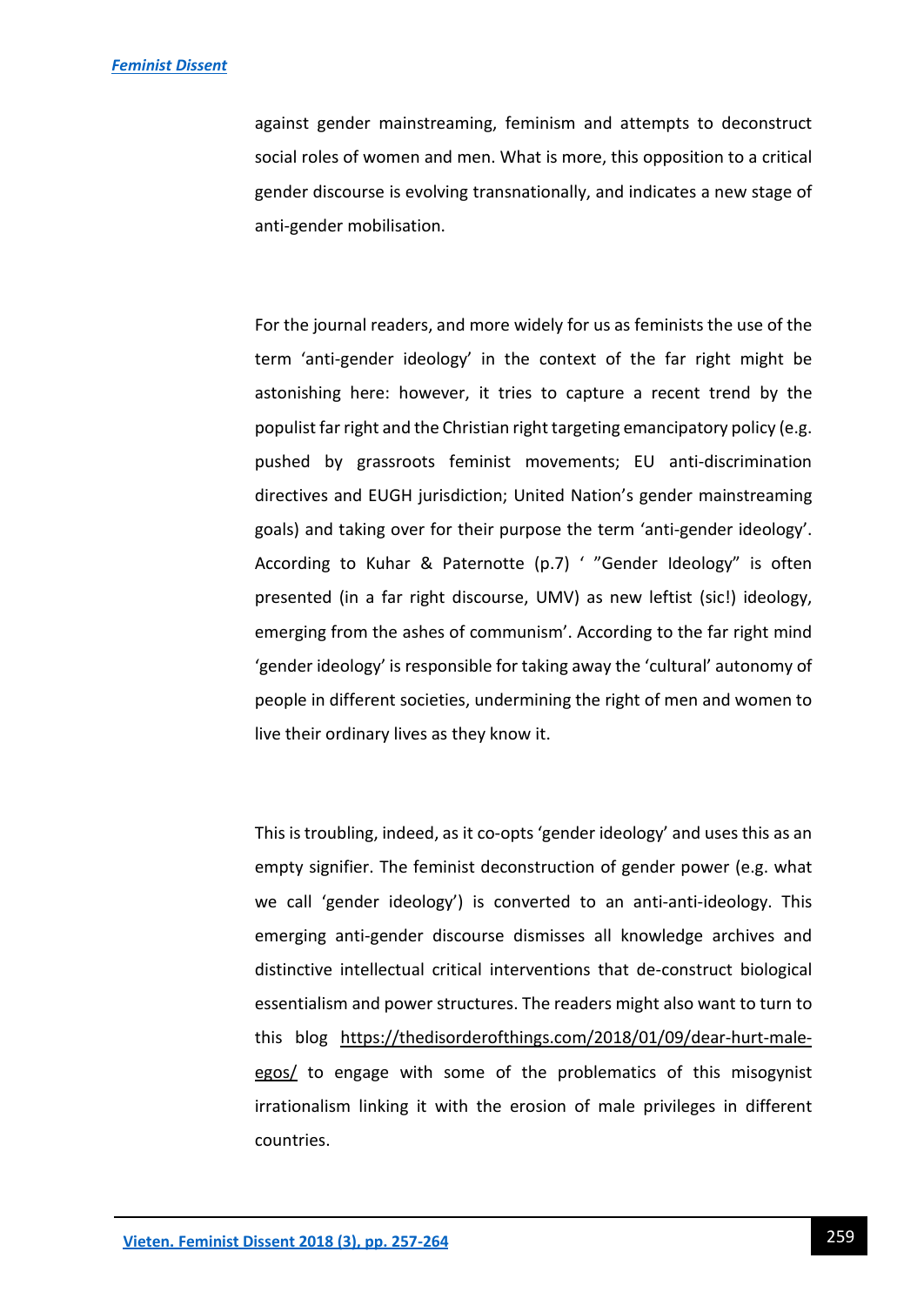It does not come as a surprise though that the Roman Catholic Church, for example, and their Popes, developed a strategy to counter the liberalisation of sexual freedom and independence of women since the Beijing conference in 1995: 'The coining of the negative term "gender ideology" came both as an answer to the interrogation of the Vatican and as a means of action which should be understood in the frame of a global Catholic strategy. Relying on the Gramscian theory of cultural hegemony (Brustler, 2014; Peeters, 2011: p.221), it aims at propagating alternative ideas by using and subverting the notions it repudiates and to contest the supposed cultural and political hegemony of "postmodern gender" in the context of a global battle of ideas' (p.10).

But how come that European Christian secular societies fell for extremely hardcore institutional Church views though they seemed more moderate and emancipated since the 1970s? In what ways do national and 'local' state of minds indicating the success of far-right politics also combine antigender phobia with stern Catholic conservatism, in recent years? Kováts & Pető highlight in their chapter on the 'Anti-gender discourse in Hungary' that there is an effective anti-genderism without an active street movement. Despite a visiting researcher appointment of Gabriele Kuby, who also is cited by the co-editors as one of the most renowned anti-Gender ideologists across Europe, and with the far right leader Victor Orban in charge, there is not that much scope to oppose a yet established anti-liberal and anti-EU discourse that is articulated in positions of the Hungarian far right government. However, Kováts & Pető warn that the post-World II consensus that subscribed to a 'progressive politics' and conveyed, for example, in the claims of 'the rooting of identity politics in neo-liberalism'... the language of equality as for example in human rights and statistical equality', and the 'EU as norm owner of gender equality' and 'the language of politics (technocratic, policy-based)' are challenged (p.127). They are challenged by 'fundamentalism represented in the Far-Right and now by anti-gender movements' (*ibid*).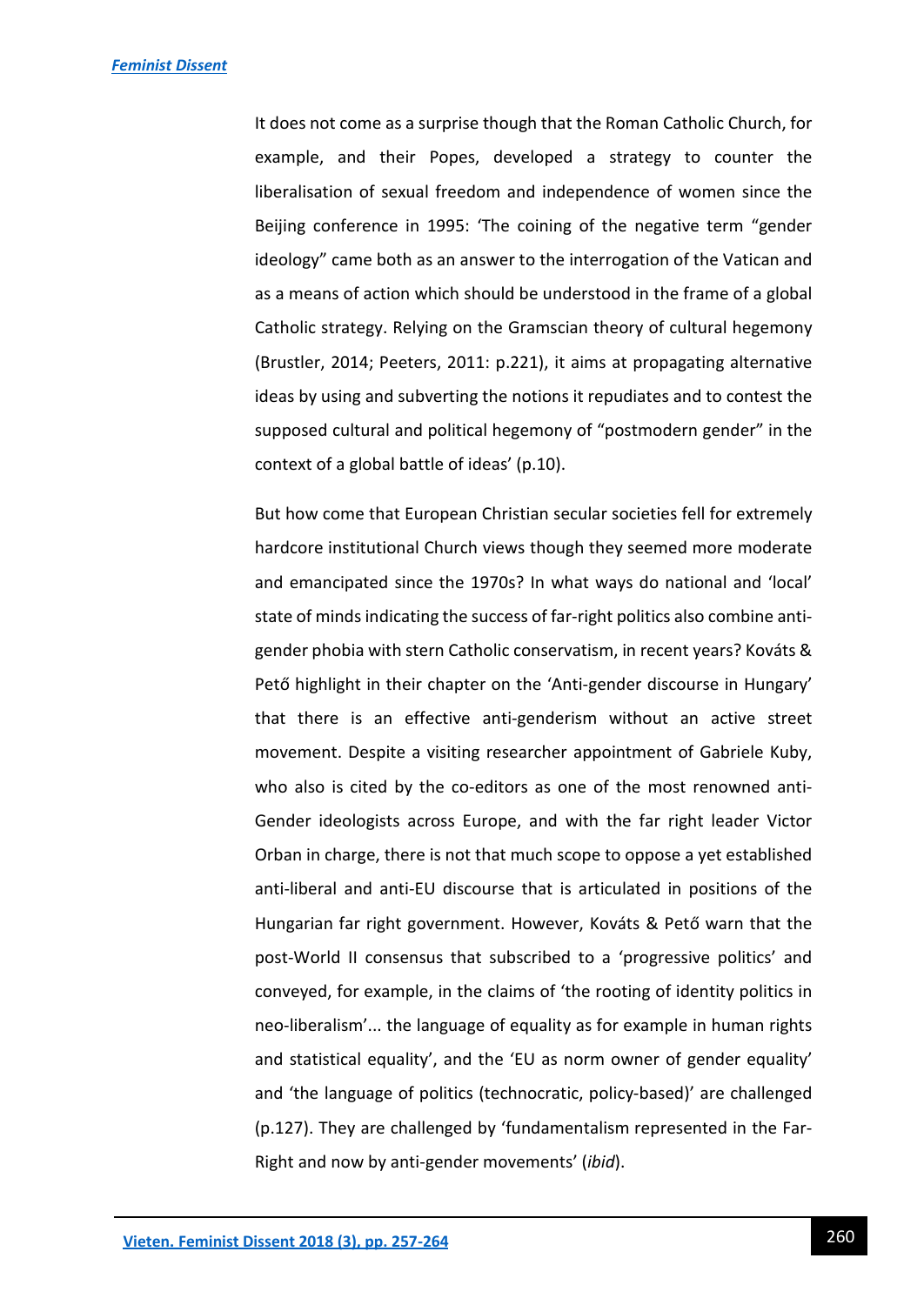This is a more generic observation reflecting processes that have fed into the electoral success of far right parties, for some time. The authors stress that the Hungarian situation is very different to the one in Poland. And when reading Graff's and Korolczuk's chapter '"Worse than communism and Nazism put together": War on gender in Poland' we understand the different stages of anti-gender discourses and anti-gender mobilization, immediately. Graff and Korcolczuk identify an inaugural moment of the anti-gender movement in Poland: 'the Pastoral Letter of the Bishops' Conference read in Poland's parishes, on 29 December 2013' (p.175). Though mobilization might have started the year before, either way conservative family oriented politicians, journalists, grassroots activists and priests pushed the anti-gender agenda in a country that is dominated religiously and culturally by the Catholic Church. The authors stress the transnational element, and argue convincingly for a wider entanglement of an anti-gender, anti-liberal, but also anti-Western (e.g. EU antidiscrimination regulations) discourse in post-communist settings. Remarkably, also the connection between a Polish self-perception of being colonialized by the West (and to the East by Russia) and the renaissance of far-right nationalist sentiments are problematised in the conclusion of the chapter. My favourite sentence is, 'The anti-genderism provided a "symbolic glue" (Pető, 2015) facilitating an alliance between "the altar" and "the stadium" that is between the Catholic Clergy, anti-choice organisations and right-wing extremists, including football fans' (p. 189).

Some of these findings also came up in a *European Research Council* funded project on 'Living with difference' (see also Vieten, [http://qpol.qub.ac.uk/law-and-justice-polands-return-to-catholic](http://qpol.qub.ac.uk/law-and-justice-polands-return-to-catholic-morality-and-a-homogenous-society)[morality-and-a-homogenous-society\)](http://qpol.qub.ac.uk/law-and-justice-polands-return-to-catholic-morality-and-a-homogenous-society) underscoring the structural dynamics of cultural Catholicism when rooted in misogynist, and antiforeigner world views of a predominantly homogenous society.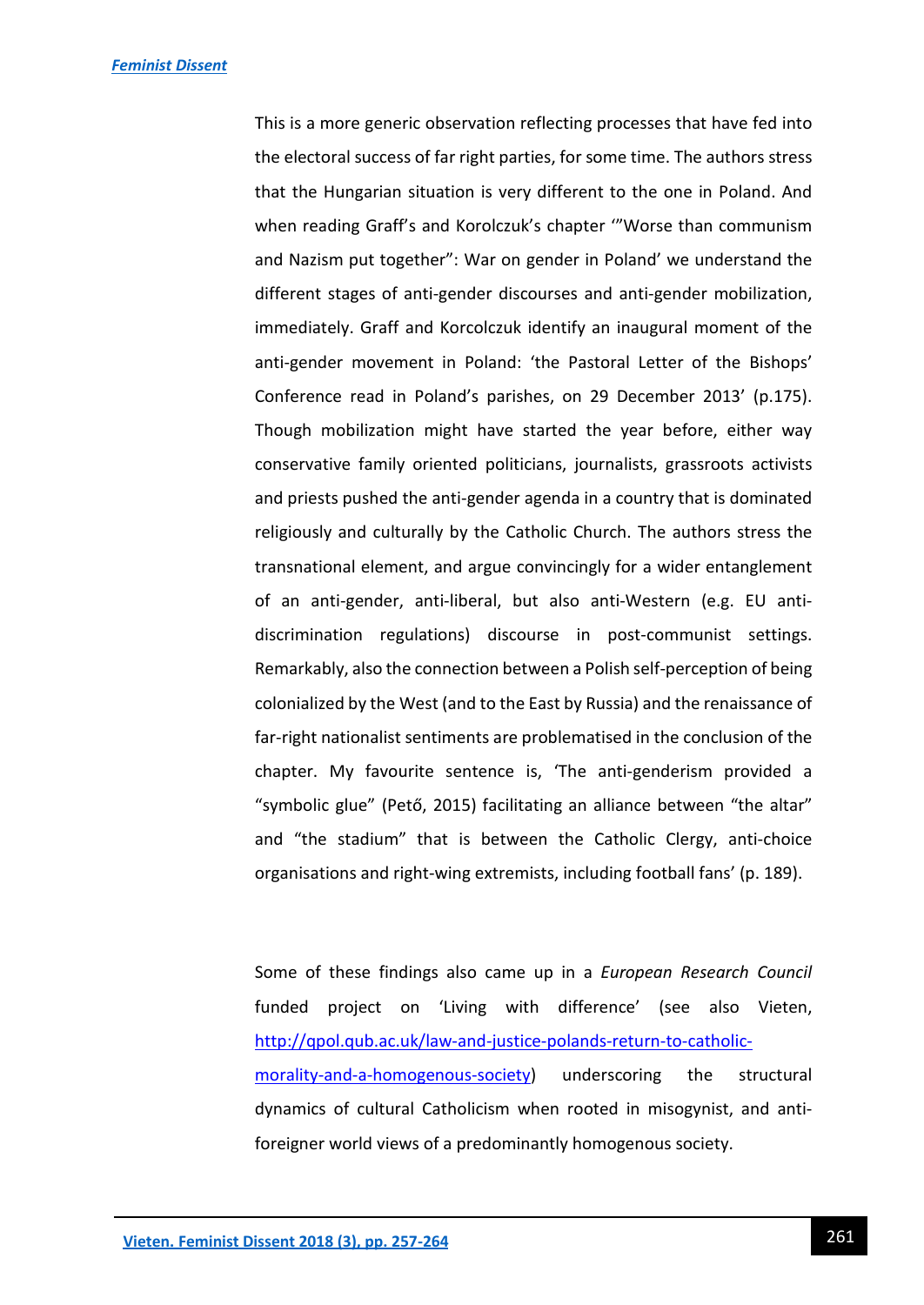The last country case study I am going to mention is the one on Austria, where recently<sup>1</sup> a central right wing and far right government was greeted. Mayer & Sauer in their contribution '"Gender Ideology" in Austria' pinpoint how anti-gender ideology ties into contemporary anti-Muslim racism; e.g. a culturalist and gendered imagination of the 'oriental' Other (See pp. 34-35). Tellingly, the anti-gender discourse triggers paradox positions as Islam is blamed for being inherently sexist whereas European ('post 1970's) liberalisation is attacked equally for being responsible for the '*Untergang des Abendlandes'* ('decline of the occident'). 'Discourses on anti-Muslim racism and on "gender ideology" - contradictory as they may appear – are interlinked to form a broader picture of decay and ultimate danger' (p. 35).

What is relevant to keep in mind here, and as similarly expressed by the authors of the Hungarian case study, a broader 'anti-hegemonic approach against the equality and emancipation of women and LGBTIQ people as well as against the liberalisation and pluralisation of Austrian society since the 1970s' (p. 37) has developed rapidly in the last five to ten years. It is parochial, unashamed nationalistic and post--post-cosmopolitan: it presents itself close to authoritarianism, hailing nativism and performs a hybrid form of mono-cultural totalitarianism. This message comes across in several chapters and should be alarming even to cynics (like me).

Paternotte & Kuhar argue in their conclusion that 'It ('gender', UMV) squeezes different discourse into one big threat that different actors can connect to, and appears as unifying ground because it is constructed as an attack on at least one of the three Ns defended by these actors: nature, the nation and normality' (pp. 259-260).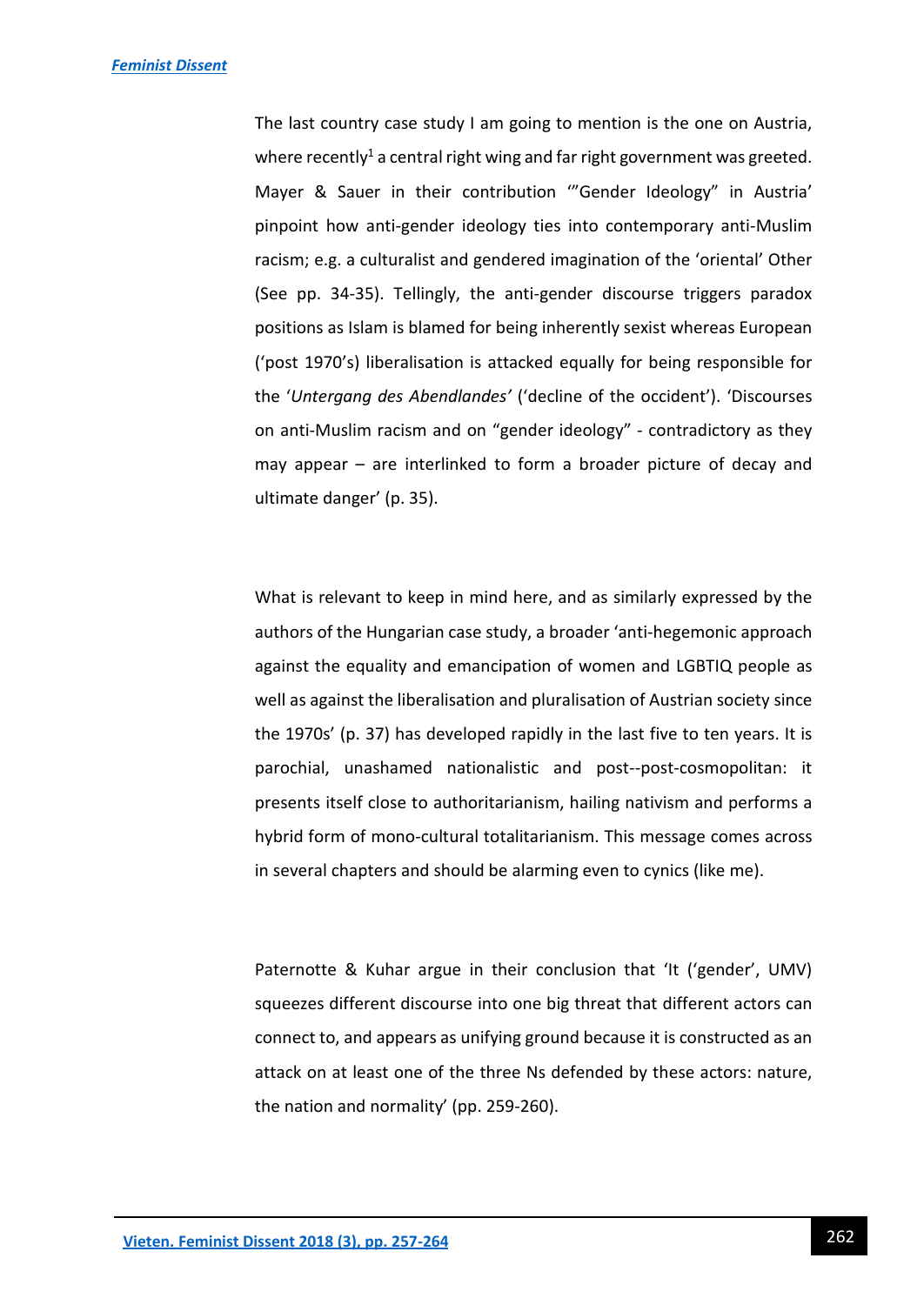The Roman Catholic Church, however, is a transnational actor though sitting comfortably in the Vatican, and as is illustrated in all the chapters flexible and adaptive to national(ist) histories and discourse. Commonality exists where the themes of heteronormativity, the 'natural' role of women and men, patriarchal family values, anti-abortion and broader issues of anti-hedonism and anti- individual sexual choice come into sight.

The co-edited collection makes a valuable contribution to understand the ways the Christian right in Europe operates, and how the Catholic Church ideologically pushed an anti-gender discourse in different countries. It has to be said that some of the consideration in the conclusion of the coeditors might have been better placed in their introduction to make an easier read, and help to comprehend the patterns evolving across the different and differing country case studies.

# **References**

Wilson, A.R., 2000. *Below the belt: Sexuality, religion and the American South*. Burns & Oates.

Wilson, A.R., 2013. *Why Europe is lesbian and gay friendly (and why America never will be).* SUNY Press.

Wilson, A.R. and Burack, C., 2012. "Where liberty reigns and God is supreme": the Christian right and the Tea Party movement. *New Political Science*, 34(2), pp.172-190.